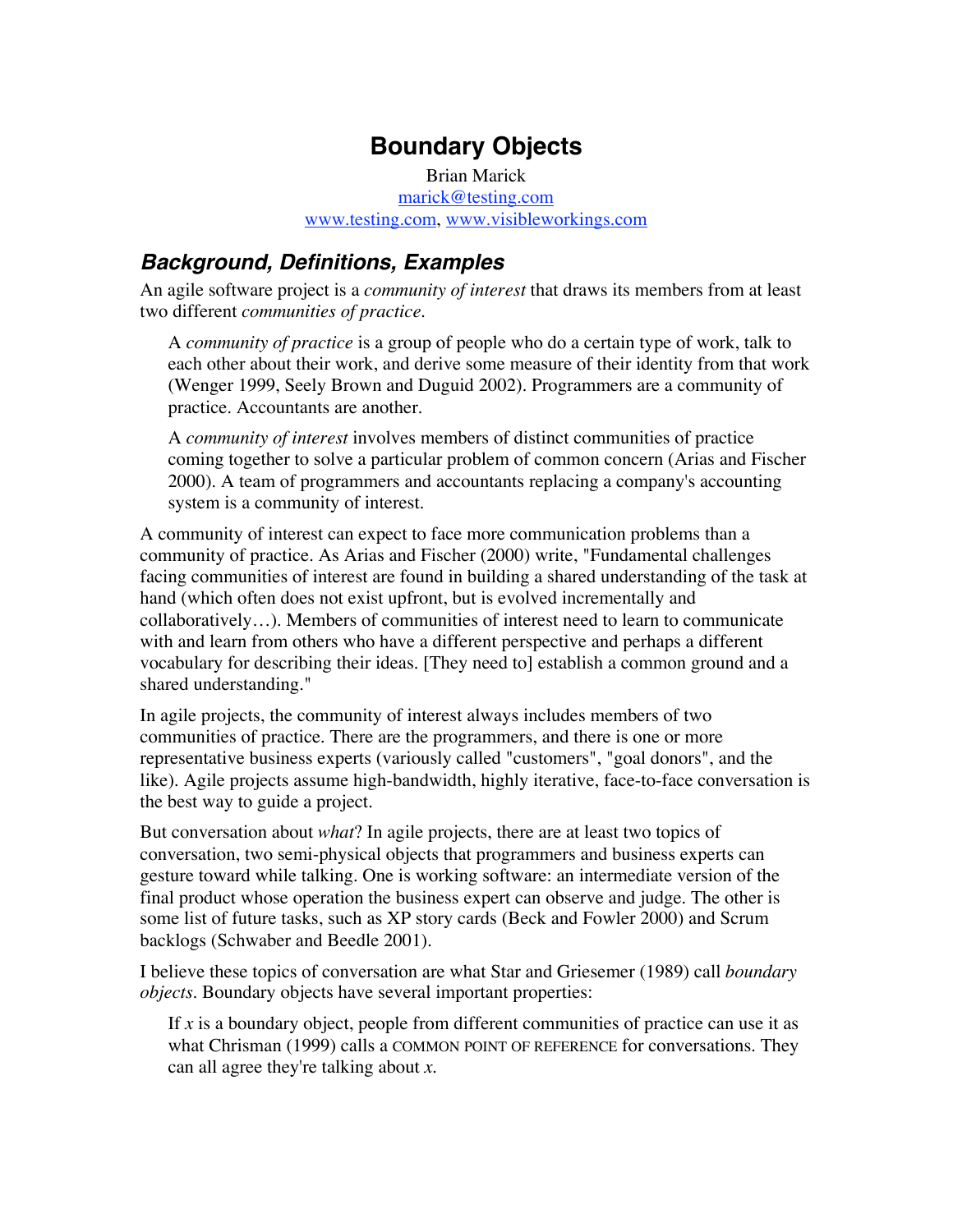But the different people are not actually talking about the same thing. They attach DIFFERENT MEANINGS to *x*. For example, a story card that says "allow alpha chars in customer ID field" might be, to a programmer, a reminder to change class definitions and update a database schema. To the business expert, it might represent an enabling step in merging the operations of two companies.

People use boundary objects as a MEANS OF COORDINATION AND ALIGNMENT (Fischer and Reaves 1995). Story cards are a tool XP projects use to align what the programmers build with what the business expert wants.

Despite different interpretations, boundary objects serve as a MEANS OF TRANSLATION. If it becomes important that the programmer understand more about business operations being merged, the story card can be used to smooth the process of explanation (for example, by delving more deeply into the meaning of the words on the card).

Boundary objects are PLASTIC enough to adapt to changing needs. And change they do, as communities of practice cooperate. Boundary objects are WORKING ARRANGEMENTS, adjusted as needed. They are not imposed by one community, nor by appeal to outside standards (Bowker and Star 1999).

The boundary object must satisfy DIFFERENT CONCERNS SIMULTANEOUSLY. In agile projects, the brief task descriptions and the conversation around them satisfies the business expert that something of actual business value will soon be produced while also satisfying the programmers that they are not committing to do more than they can.

Let me give two brief examples of boundary objects. Please note that the references give many more details and describe other boundary objects.

#### **A museum's goal (Star and Griesemer 1989)**

Star and Griesemer originally wrote about Berkeley's Museum of Vertebrate Biology in the period 1907-1939. Much as with the "allow alpha chars in a customer ID field" example, a goal was used as a boundary object. In this case, the goal might be stated as "preserve the natural fauna of California". To Grinnell (the curator), this goal was a means to the end of elaborating Darwinian theory – specifically, seeing how change in the environment drove natural selection. That end required the collection of a vast amount of detailed information about fauna and the environment they lived in. California was the boundary of his natural laboratory.

The museum's collection was enabled by conservationists who saw the flora and fauna of California disappearing and felt that it needed to be preserved while there was still time. They provided both funding (one, Annie Alexander, paid for the museum) and amateur collecting services. To them, the goal meant a quite different thing. However, Grinnell was able to use the boundary object to motivate them and guide their collecting – he could use it to explain things in their terms while using it for his own purposes (for example, to decide what data should be collected along with a specimen).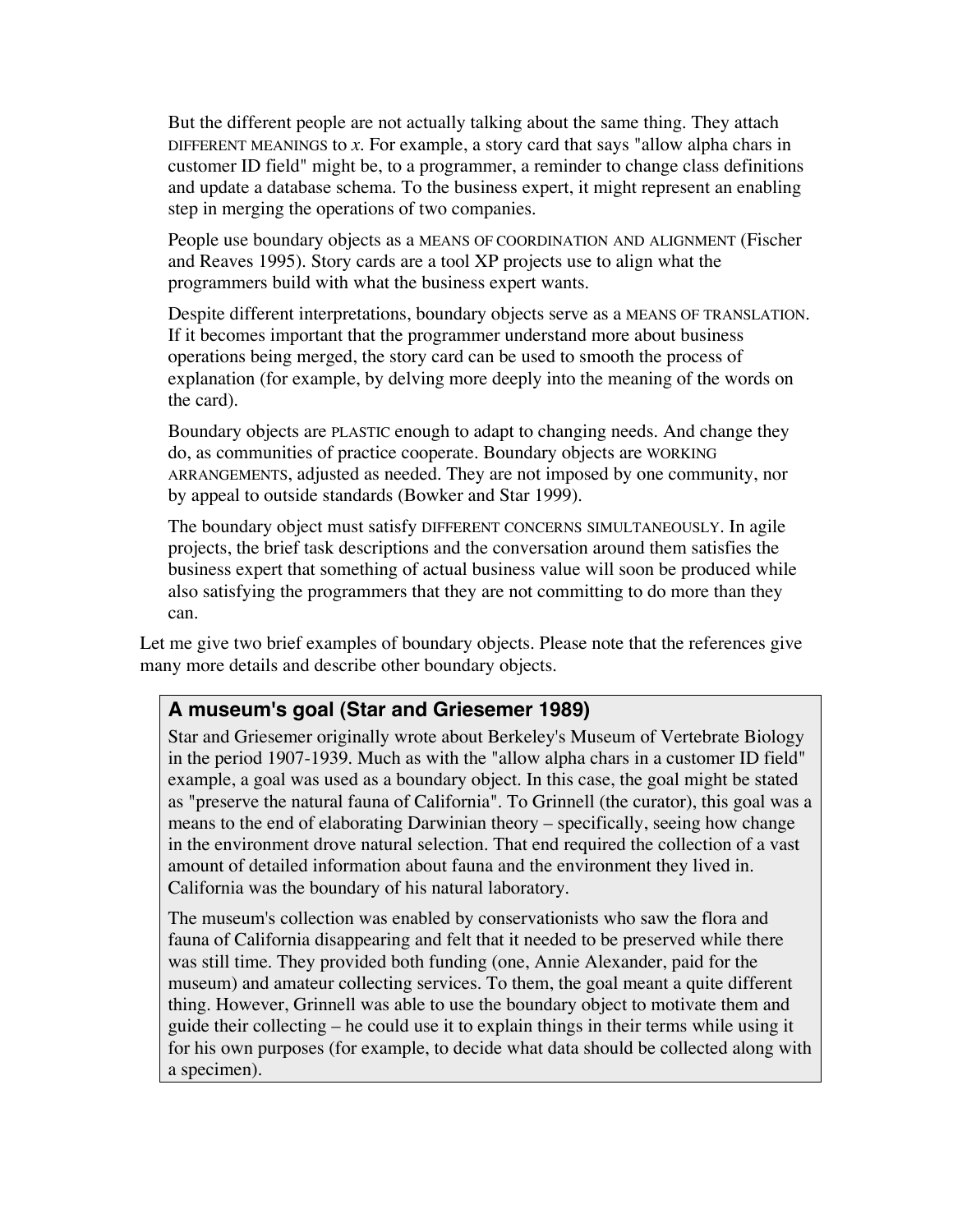At the same time, Grinnell had to work with the University administration. To them, preserving the fauna of California had yet another meaning. It fit into their mandate of serving the people of California. It also fit into their goal of competing with elite eastern universities in terms of funding and prestige. The Berkeley Museum would be of the same class as eastern museums, though of a different type because of its focus on covering a delimited region with better data. So the boundary object was suited to enlisting their support.

#### **A drug company's committee (Frost et al, 2002)**

Ivermectin is a popular drug for deworming animals. Onchocerciasis (river blindness) is a chronic illness that's a particular burden in sub-Saharan Africa. Since river blindness is caused by a worm susceptible to ivermectin, the manufacturer (Merck) desired to donate ivermectin to fight the disease. That presented some problems. For example, it would not be in Merck's interest if the bulk recipients responsible for redistributing ivermectin to people instead resold it into the lucrative veterinary market. On the other hand, it would also not be in Merck's interest to tell the recipients (including national governments that are markets for other Merck drugs) that they are not competent or trustworthy enough to receive ivermectin. Merck needed organizational distance.

The solution was for Merck to donate the drug to a non-profit non-governmental organization. An independent expert committee would make the decision about which applicants (both governments and non-governmental organizations) would then receive the drug. This committee is a boundary object. To Merck, it provides distance: Merck donates the drug, reaps the benefits in good will and tax deductions, but is insulated from political repercussions. To the bulk recipients, the committee is the dispassionate judge of applications, end-point of an application process, and advisor during implementation.

It's worth noting that ivermectin itself is a boundary object. To Merck, it is a drug to make individual patients better, as are most of its drugs. But other parties view it as a public health drug, because it interrupts transmission of the disease and can thus reduce its prevalence.

## **What we might talk about**

In conventional projects, what are variously called functional tests, product tests, end-toend tests, or acceptance tests are not good examples of boundary objects. I can argue that they are both a weak MEANS OF COORDINATION AND ALIGNMENT and also that they do not, in reality, SATISFY ANY CONCERNS of the programmers.

I think that agile acceptance tests in the "specification by example" style can do better. Let's talk about how. In particular, if we want acceptance tests to be good boundary objects, how does that affect our answers to these common questions:

**Who should write acceptance tests?** The customer? A tester acting as an avatar of the customer? The programmers? All of the above? (If so, how?)